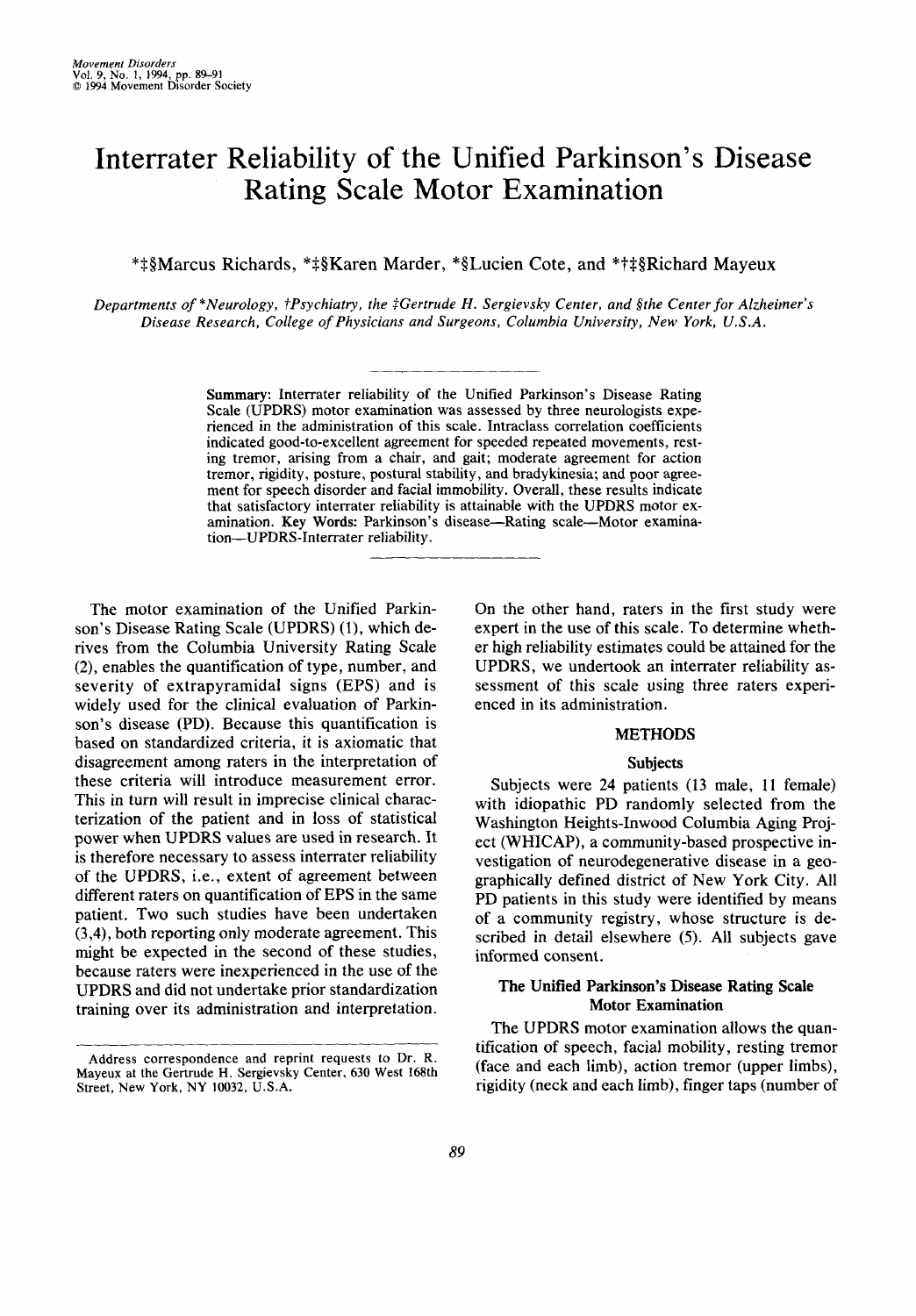seconds to complete 15 rapid taps of thumb with index finger, a nonstandard measure), hand movements (rapid opening-closing), rapid alternating movements (rams: pronation-supination), leg agility (rapid heel tapping), arising from a chair, posture, gait, postural stability, and body bradykinesia hypokinesia. For each sign, a 5-step severity gradation was employed, with **0** representing absence and **4** representing maximum severity of that sign.

#### Design

**A** balanced incomplete block design *(6)* was employed, with all **24** patients double-rated by 2 of *3*  attending neurologists (K.M., **L.C.,** R.M.), each with extensive experience in movement disorders and highly familiar with the UPDRS. Rater combination (L.C. with K.M., K.M. with R.M., **L.C.**  with R.M.) was counterbalanced. Within-pair order **(L.C.** eliciting, K.M. observing; K.M. eliciting, L.C. observing, etc.) was also counterbalanced. Each neurologist therefore rated a total of 16 patients and lead the examination for **8** of these. Rigidity ratings were performed by each rater in immediate succession. All other signs were rated by observation, with one rater eliciting patient responses. Raters did not discuss their ratings with each other during or after individual assessments, and thus remained unaware **of** each others' scores until the completion of the study.

**A** total EPS score was obtained by summing all the individual scores. Interrater reliability of this total and **of** each sign was assessed by intraclass correlation, estimated by the residual maximum likelihood method **(7,8)** using raters as a fixed effect. This method assesses the proportion of variability in the ratings that can be attributed to differences between patients and not to rater differences **or** measurement error. For signs requiring multiple measures (e.g., neck and all **4** limbs **for** rigidity), a mean value was calculated.

#### **RESULTS**

Demographic and clinical characteristics of the sample are presented in Table **1.** 

For each sign, mean ratings for the first and second rating are presented in Table 2. Reliability coefficients are also presented in Table **2.** Analysis of variance (taking into account the balanced incomplete block design) revealed no difference between the three raters in the mean scores for the total UPDRS motor score and for each individual sign.

*Movement Disorders, Vol. 9, No. 1, 1994* 

| <b>TABLE 1.</b> Mean and SD for demographic and clinical |  |
|----------------------------------------------------------|--|
| characteristics of the sample                            |  |

| Variable                    | Mean | SD                       |
|-----------------------------|------|--------------------------|
| Age (yr)                    | 70.7 | 9.4                      |
| Education                   | 10.2 | 6.5                      |
| PD duration (yr)            | 5.6  | 4.5                      |
| L-dopa (% taking)           | 66.7 | $\overline{\phantom{0}}$ |
| Selegeline ( $%$ taking)    | 29.2 |                          |
| DA agonist $(\%$ taking)    | 8.3  |                          |
| Anticholinergics (% taking) | 4.2  |                          |

**PD, Parkinson's disease; DA, dopamine.** 

#### **DISCUSSION**

This study indicated moderate-to-excellent agreement between raters on the severity of most EPS items on the UPDRS. In particular, agreement was good-to-excellent for signs involving speeded, repeated movements (RAMS, taps, hand movements, and leg agility); **for** resting tremor; for arising from a chair; and for gait. Agreement was moderate for action tremor, rigidity, posture, postural stability, and bradykinesia. Agreement was poor, however, for speech disorder and facial mobility.

It should be noted that extrapyramidal signs in the present sample (as indicated by the means in Table **2)** were relatively mild and *so* these results cannot be automatically generalized to severely impaired patients.

In general, interrater reliability of the UPDRS was higher in the present study than previously reported **(3,4).** In one of these studies **(4),** disagreement between raters may have resulted from lack of

**TABLE 2.** *Mean ratings and intraclass correlation coefficients* **for** *the UPDRS items* 

|                                       | Mean score    |               |             |
|---------------------------------------|---------------|---------------|-------------|
| Sign                                  | 1st<br>rating | 2nd<br>rating | Coefficient |
| Total motor score <sup><i>a</i></sup> | 29.37         | 27.87         | 0.82        |
| Speech                                | 1.04          | 1.04          | 0.29        |
| Facial mobility                       | 1.25          | 1.50          | 0.07        |
| Resting tremor (mean)                 | 0.52          | 0.48          | 0.84        |
| Action tremor (mean)                  | 1.27          | 1.00          | 0.67        |
| Rigidity (mean)                       | 1.53          | 1.37          | 0.49        |
| Taps (mean)                           | 15.10         | 16.02         | 0.7         |
| Hand movements (mean)                 | 1.52          | 1.31          | 0.75        |
| RAMS (mean)                           | 1.23          | 1.35          | 0.89        |
| Leg agility (mean)                    | 1.17          | 1.04          | 0.92        |
| Arising from chair                    | 1.00          | 1.33          | 0.75        |
| Posture                               | 1.62          | 1.33          | 0.49        |
| Gait                                  | 1.12          | 1.12          | 0.77        |
| Postural stability                    | 1.17          | 1.33          | 0.54        |
| Bradykinesia                          | 1.50          | 1.50          | 0.64        |

**UPDRS, Unified Parkinson's Disease Rating Scale.** 

*<sup>a</sup>*Sum of **all individual UPDRS motor items.**